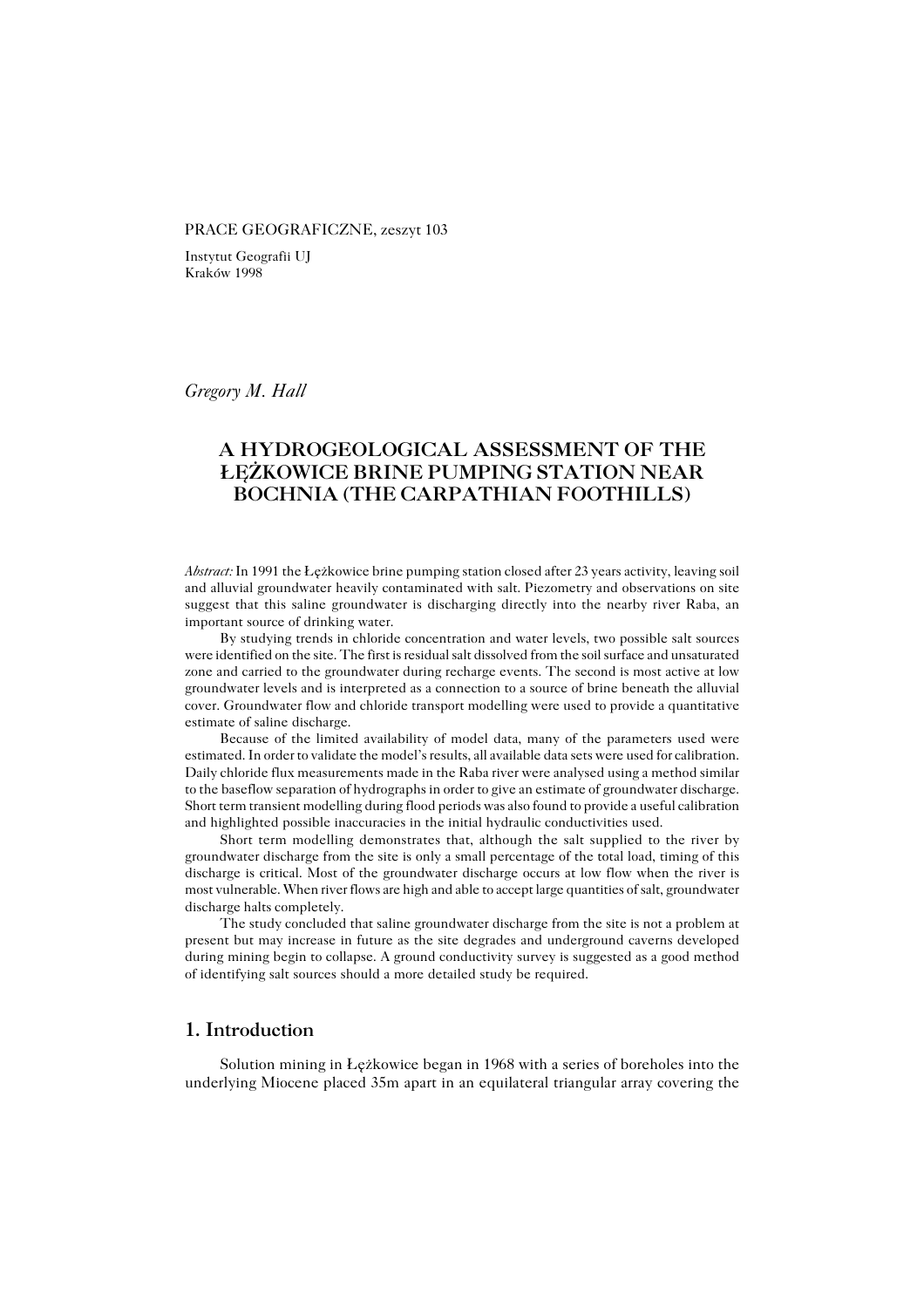site. A 300 m wide borehole free safety zone was placed next to the Raba river and all solution mining was designed to occur below 120 m depth. Cavern development was monitored during exploitation by echo sounding. The site was engineered to operate for a period of between 8 and 10 years (Garlicki, 1993).

Between 1968 and 1984, water was pumped into the ground at between 16 and 20 atmospheres pressure. During this period, increasing volumes of saline water escaped from the Miocene deposits into the Raba river via the overlying alluvium, as seepage and springs. Calculations by the mine suggested that in 1982 when the problem was at its worst, over 60 tonnes of salt a day were being discharged into the Raba. After 1984, mining methods were changed to reduce the environmental impact of the operation and discharge gradually decreased. The operation of the site eventually ceased completely in 1991, 23 years after starting and 13 years after the proposed closing date.

Five years after the closure of mining operations, salt concentrations in the alluvium of Łężkowice are still elevated, suggesting the existence of an ongoing source of salt. A white salt crust covers the ground in many areas and several seepage faces can be seen discharging highly saline water directly into the Raba river. Echo soundings of the site demonstrated that massive cavern development has occurred. Despite attempts to stabilise these caverns by injecting fill materials, subsidence of up to 5 m has occurred in parts of the site.

#### **1.1. Hydrogeology**

Bedrock in the area is the low hydraulic conductivity, Miocene flysch containing the salt deposits previously exploited by the mine. The main aquifer is a layer of alluvial sands and gravels between 3 and 10 m thick overlain by alluvial silts and clays. In cross−section, the aquifer forms a wedge shape with its greatest thickness on the east side of the valley. The thinnest part of the aquifer occurs close to the river on the west side of the valley and in certain areas bedrock can be seen on the riverbed.

Piezometric data suggest that the river is in hydraulic continuity with the aquifer and is effluent. Two small streams cross the site, neither are hydraulically connected to the aquifer although the northernmost one fills a pond which does appears to leak to groundwater (Fig. 1).

## **2. Previous work**

The Saltmine Bochnia has been taking monthly measurements of water levels and chloride concentrations from sampling points on and around the site for several years. The main purpose for the collection of this data was to assess the flux of salt to the Raba river. This was done by averaging the piezometric head measured on the site, and using the distance from the centre of the site to the river to estimate a gradient. Darcy's law was then used to calculate the flow of water. By then multiplying this figure with an average salt concentration for the site, a figure for the total flow of salt into the river from groundwater was achieved. This was then added to the flux of salt via surface water to give a total salt flux.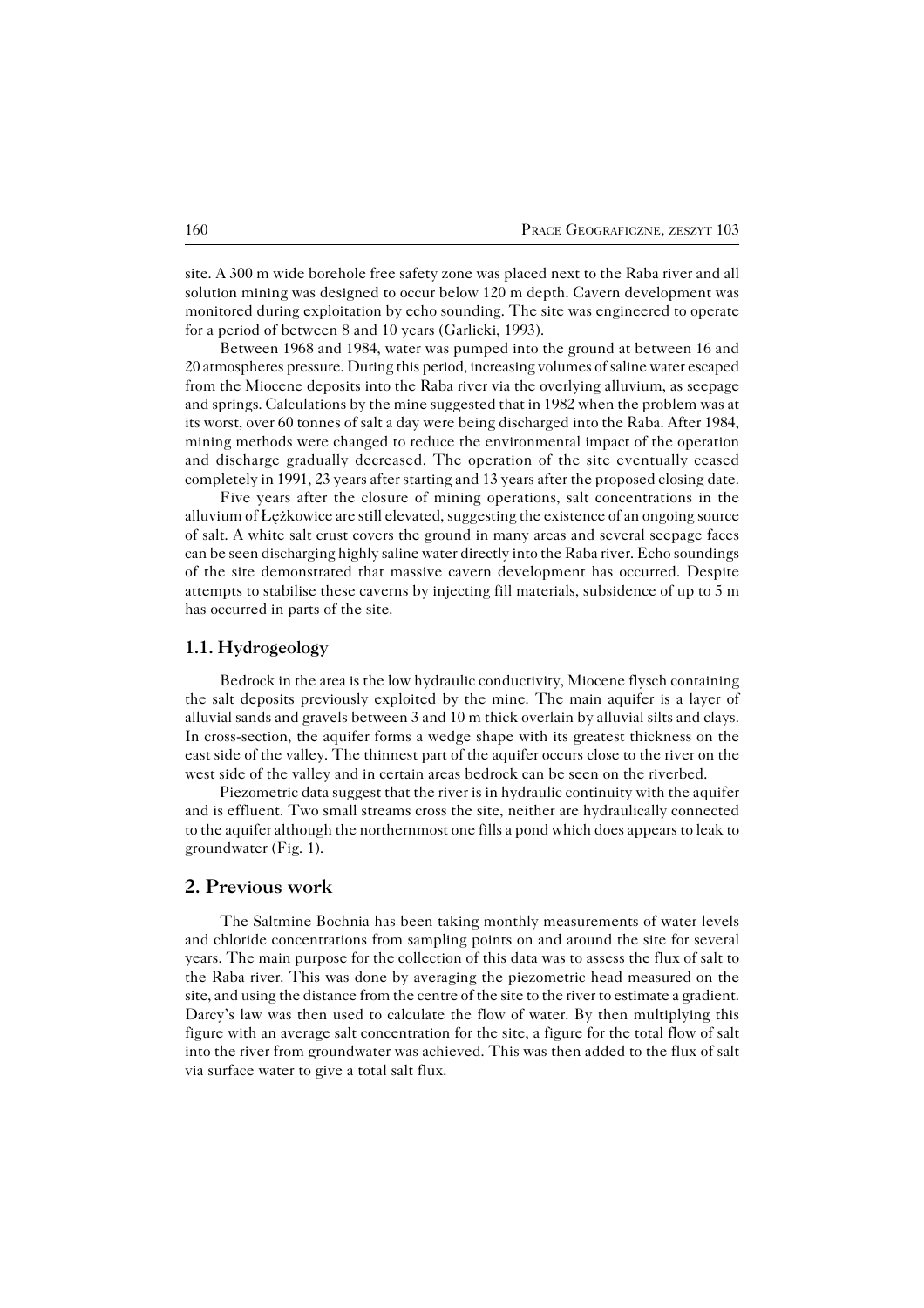Fig. 1. Map of site area.

Ryc. 1. Szkic sytuacyjny obszaru badań.

An example of the calculation performed by the mine for December 1995 is shown below:

Average saturated thickness of alluvium = 4.26 m Average hydraulic conductivity of alluvium =  $21.88$  m d<sup>-1</sup> Estimated head gradient from site to Raba = 0.003 Width of area across which salt is flowing to the river = 1200 m Total groundwater flow =  $335.55$  m<sup>3</sup> d<sup>-1</sup> Average concentration of chloride =  $11.63 \text{ kg m}$ <sup>3</sup> NaCl equivalent Flux of salt to Raba in groundwater = 3902 kg NaCl d<sup>-1</sup> Flow in stream =  $45 \text{ m}^3 \text{ d}^{-1}$ Chloride content =  $0.3$  kg NaCl m<sup>-3</sup> Flux of salt to Raba in surface water = 14 kg NaCl m−3

Total flux of salt to Raba = 3916 kg NaCl  $d^{-1}$ 

A list of calculated values for the years from 1980 to 1994 is shown in Table 1.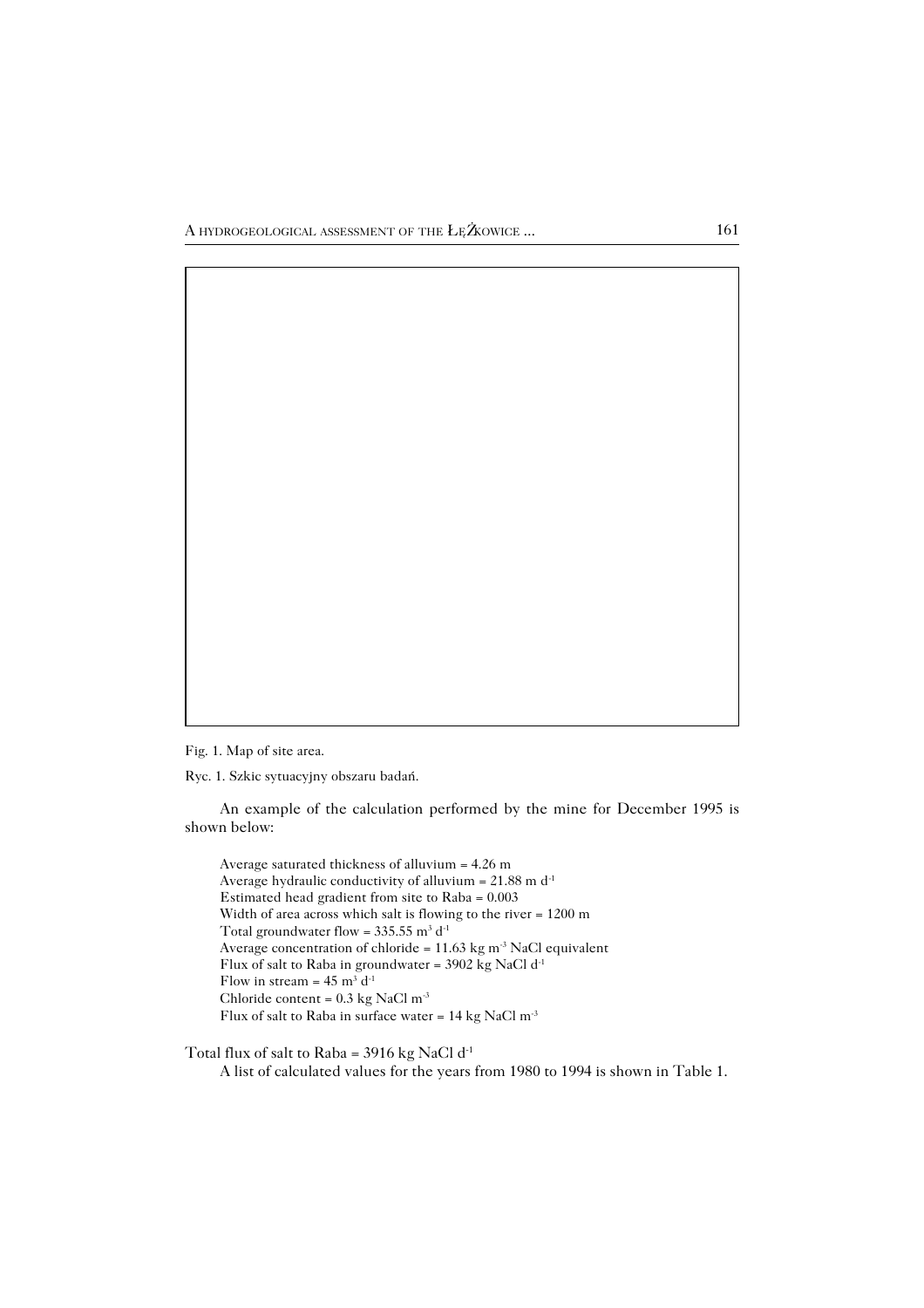## **3. Interpretation of previous data**

Water levels and salt concentrations measured by the Saltmine Bochnia during 1994 and 1995 were made available to this study for re−evaluation. In addition to this data, daily measurements of river stages and chloride concentrations measured at Proszówki, 10 km downstream of the site, were available. Background values of chloride concentrations in the river were measured at Dobczyce reservoir, 24 km upstream of the site.

#### **3.1. River data**

By subtracting background chloride flux from the total chloride flux as measured at Proszówki, the maximum possible chloride outflow from the Łężkowice site may be calculated. This chloride flux above background (Fig. 2) is derived from many sources and by removing the effects of sources apart from groundwater discharge, a more accurate maximum chloride flux for the Łężkowice site may be calculated.

This was achieved using a method similar to baseflow separation of hydrographs, the only difference being that in this case troughs as well as peaks had to be filtered

Tab. 1. List of calculated values of NaCl (kg NaCl d<sup>-1</sup>) and Cl fluxes (kg Cl d−1) for 1980−1995

Tab. 1. Obliczone wartości dopływu NaCl (kg NaCl d−1) i Cl (kg Cl d−1) w latach 1980−1995.

| Year<br>Rok | Flux of NaCl<br>Dopływ NaCl | Flux of Cl<br>Dopływ Cl |
|-------------|-----------------------------|-------------------------|
| 1980        | 10,280                      | 6.238                   |
| 1981        | 51,460                      | 31,228                  |
| 1982        | 62,720                      | 38,061                  |
| 1983        | 60,000                      | 36,410                  |
| 1984        | 31.500                      | 19.115                  |
| 1985        | 7.974                       | 4.839                   |
| 1986        | 8,865                       | 5,380                   |
| 1987        | 9,370                       | 5,686                   |
| 1988        | 8,023                       | 4.869                   |
| 1989        | 9.097                       | 5.520                   |
| 1990        | 11.975                      | 7,267                   |
| 1991        | 6.161                       | 3.739                   |
| 1992        | 3,995                       | 2,424                   |
| 1993        | 3.339                       | 2,026                   |
| 1994        | 2.962                       | 1.797                   |
| 1995        | 3.052                       | 1,852                   |

out and the data was far more erratic. To overcome these problems, the median rather than the minimum concentration in a period was used, and the periods of measurement were increased. Thus a weekly median chloride concentration was calculated and then the five weekly minima of the medians were plotted. Fluxes calculated from each set of figures are shown below:

> Total chloride flux: 41,600 kg Cl<sup>−</sup> d−1 Flux above background: 13,100 kg Cl<sup>−</sup> d−1 Weekly median: 12,100 kg Cl<sup>−</sup> d−1 Five weekly minima: 9,200 kg Cl−d<sup>-1</sup>.

From these figures the maximum possible contribution of chloride from the site is around 20% of the yearly total. As the yearly average chloride concentration is still low in the Raba, around 35 mg l−1, it may be assumed that the threat to drinking water is insignificant. This is not necessarily the case.

The relationship between flux and flow (Fig.3) is consistent with the calculation of groundwater discharge at around 20% of the total flow in the Raba. Maximum chloride flux in the river occurs during periods of flood, when most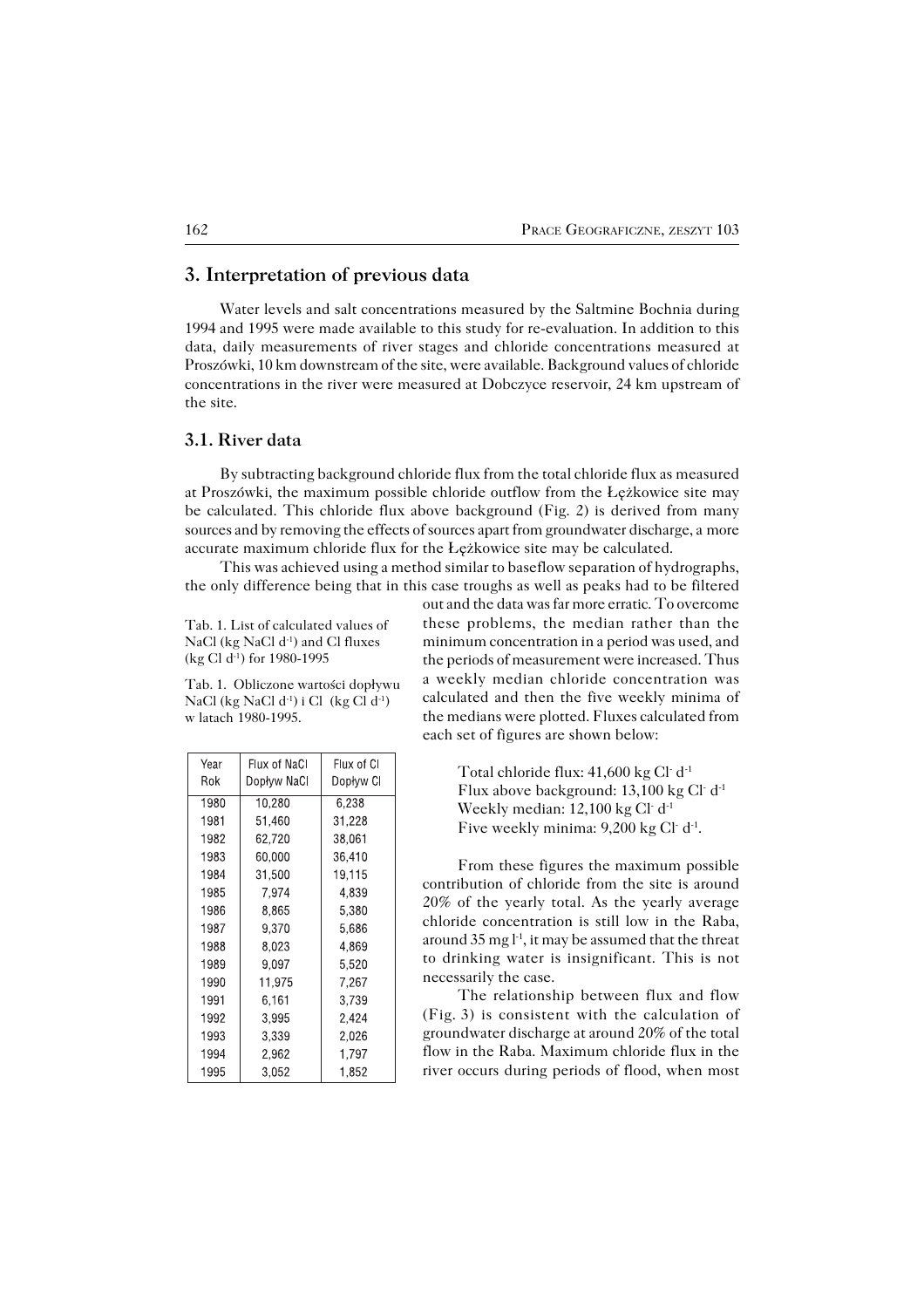Fig. 2. Chloride flux.

Ryc. 2. Dopływ chlorków.

of the river water comes from runoff and groundwater discharge is at a minimum. During peak groundwater discharge, when the river level is lowest, the chloride flux falls to a minimum, almost two orders of magnitude lower than its peak. This shows that groundwater discharge is an insignificant source when considering the total chloride load of the Raba river.

Chloride concentrations on the other hand show the opposite relationship, with the highest values occurring when the percentage contribution from groundwater is greatest. For the purposes of public water supplies, it is the peak chloride concentrations that are important. During low flow, concentrations in the river can be as high as 85mgl−1 although the total chloride flux is as low as 7 tonnes per day. At such times, when the river water is most vulnerable, a large proportion of the chloride present in the river may be discharge from the Łężkowice site. Thus peak concentrations of chloride (and therefore the suitability of water for public supply) may be entirely controlled by discharge from the site.

Such a hypothesis is strengthened by hydrochemical analysis of river water samples collected from the Raba near Łężkowice, soon after a flood. Measured chloride concentration increased from 11 mg  $l^1$  Cl− upstream of the site to 31 mg  $l^1$  downstream. It should be noted that 11 mg l−1 is close to the background measured at Dobczyce reservoir (24 km upstream) and that 31 mg l−1 is close to an average value for Proszówki (10 km downstream). The flow rate measured at Proszówki on the day of sampling was  $12.5 \text{ m}^3 \text{ s}^{-1}$  (no chloride concentrations from Proszówki were available) and the salt flux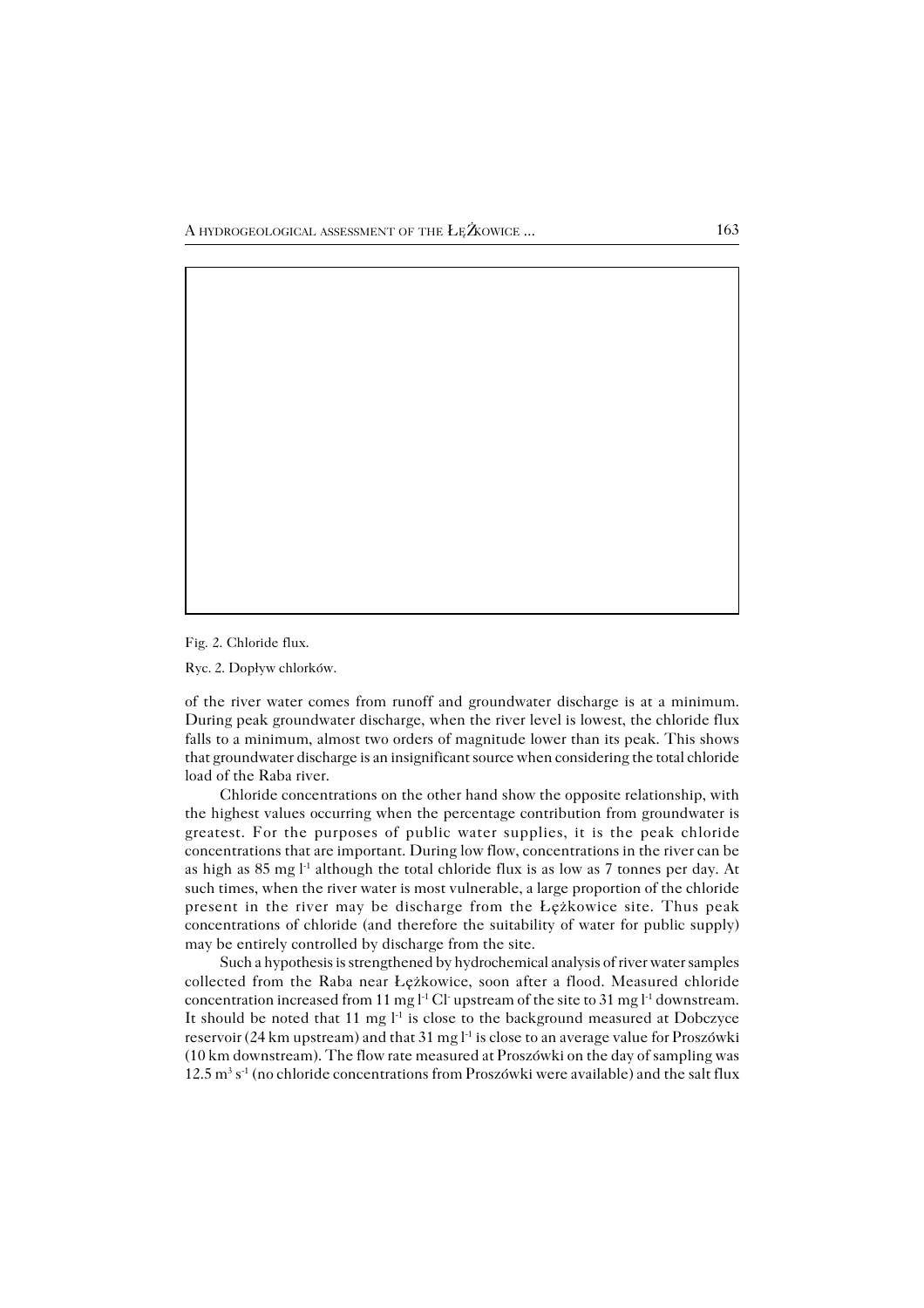Fig. 3. Relationship between chloride concentration, chloride flux and flow rate in the River Raba for 1994 and 1995.

Ryc. 3. Współzależność koncentracji chlorków, wielkości ich dopływu oraz przepływu Raby w latach 1994 i 1995.

from the site to the Raba river can be calculated at around 21.6 tonnes per day. The river is large and may not be well mixed at the location where the downstream sample was collected (500 m from the site), so these isolated samples may not be entirely reliable. However they do bring attention to the fact that the figures calculated are yearly averages. In fact whilst the river is in flood, hydraulic gradients may be reversed and discharge from the site may be close to zero. At this time saline water could be held in storage in the aquifer close to the river. As water levels drop, this stored water may be released into the river and salt discharge, as at the time of sampling, would be considerably higher than average.

## **3.2. Groundwater**

## **3.2.1. Water level versus chloride concentration**

Hydrographs and chloride concentrations were plotted for all the sampling locations that were frequently visited between January 1994 and March 1996. The relationship seen between ground water level and chloride concentration for individual boreholes fell into two types, those dominated by brine injections and those dominated by saline recharge.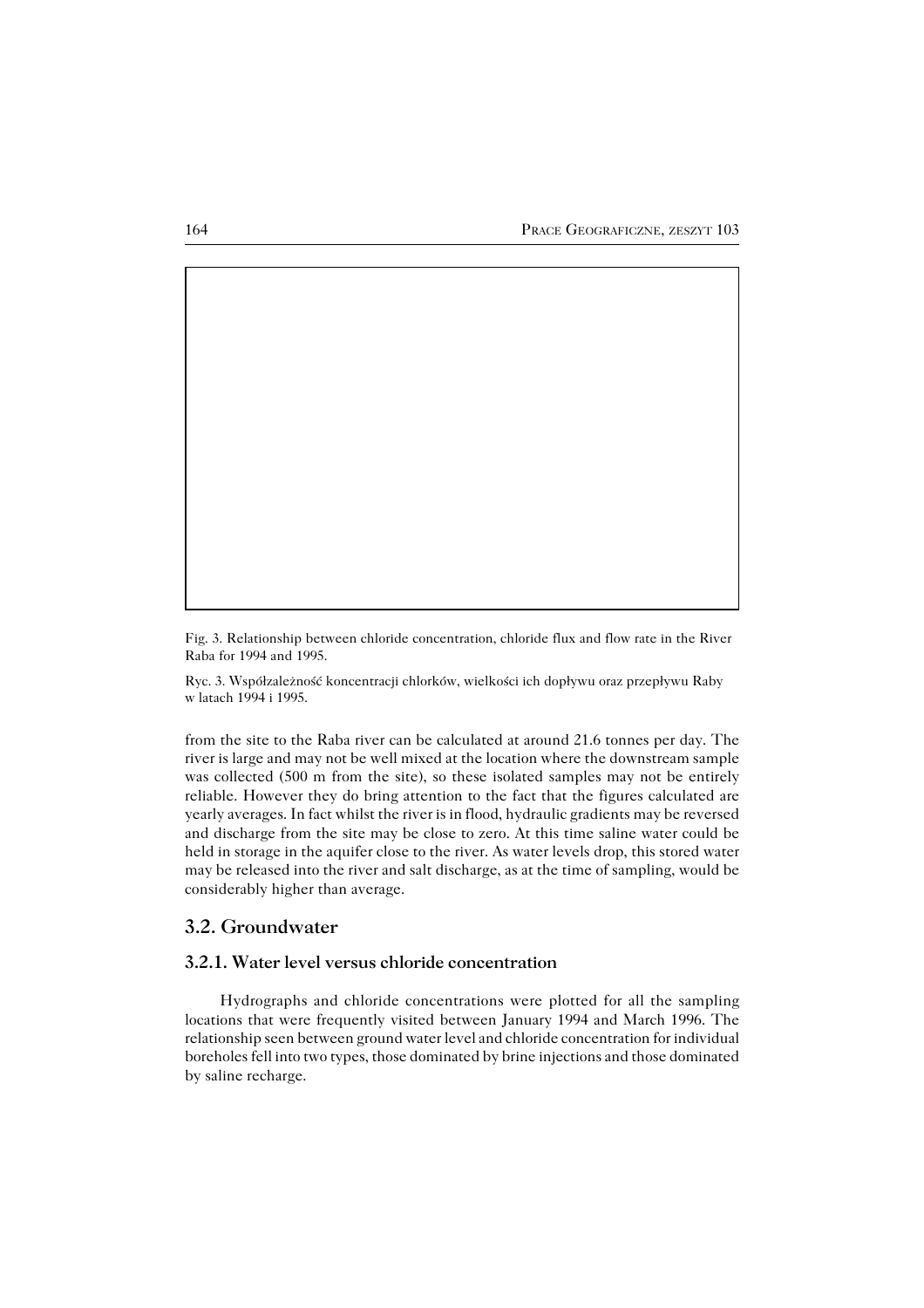#### **Brine injection**

Figure 4 shows data from a well on the east side of the site and is a good example of the first type. From the beginning of 1995, chloride concentrations have an inverse relationship to groundwater levels. Thus at elevated groundwater levels chloride concentrations are low and during times of low groundwater levels chloride concentrations are high. This type of relationship is common across the site, especially in areas with high salt concentrations in the groundwater. Such relationships are interpreted as being due to isolated high conductivity connections to a deep brine source.

Echo soundings across the site have located many caverns beneath the site left by salt dissolution. The nature of the salt bearing strata means that such caverns are likely to be hydraulically isolated and therefore at a fairly constant pressure. If a low conductivity connection from these brine filled caverns to the aquifer exists, then it is reasonable to assume that the pressure in the caverns would eventually reach the average pressure in the aquifer. When groundwater levels are low, the hydraulic gradient is at a maximum and flow from the deeper source brings saturated brine into the aquifer. At high water levels the gradient is reversed, effectively cutting off the supply of salt.

Possible pathways for the brine include damaged borehole casings left after the termination of pumping activities or subsidence related fractures in the Miocene

Fig. 4. Relationship between chloride concentration, rainfall totals and groundwater level in S8.

Ryc. 4. Zależność koncentracji chlorków od opadów i stanów wody gruntowej na stanowisku S8.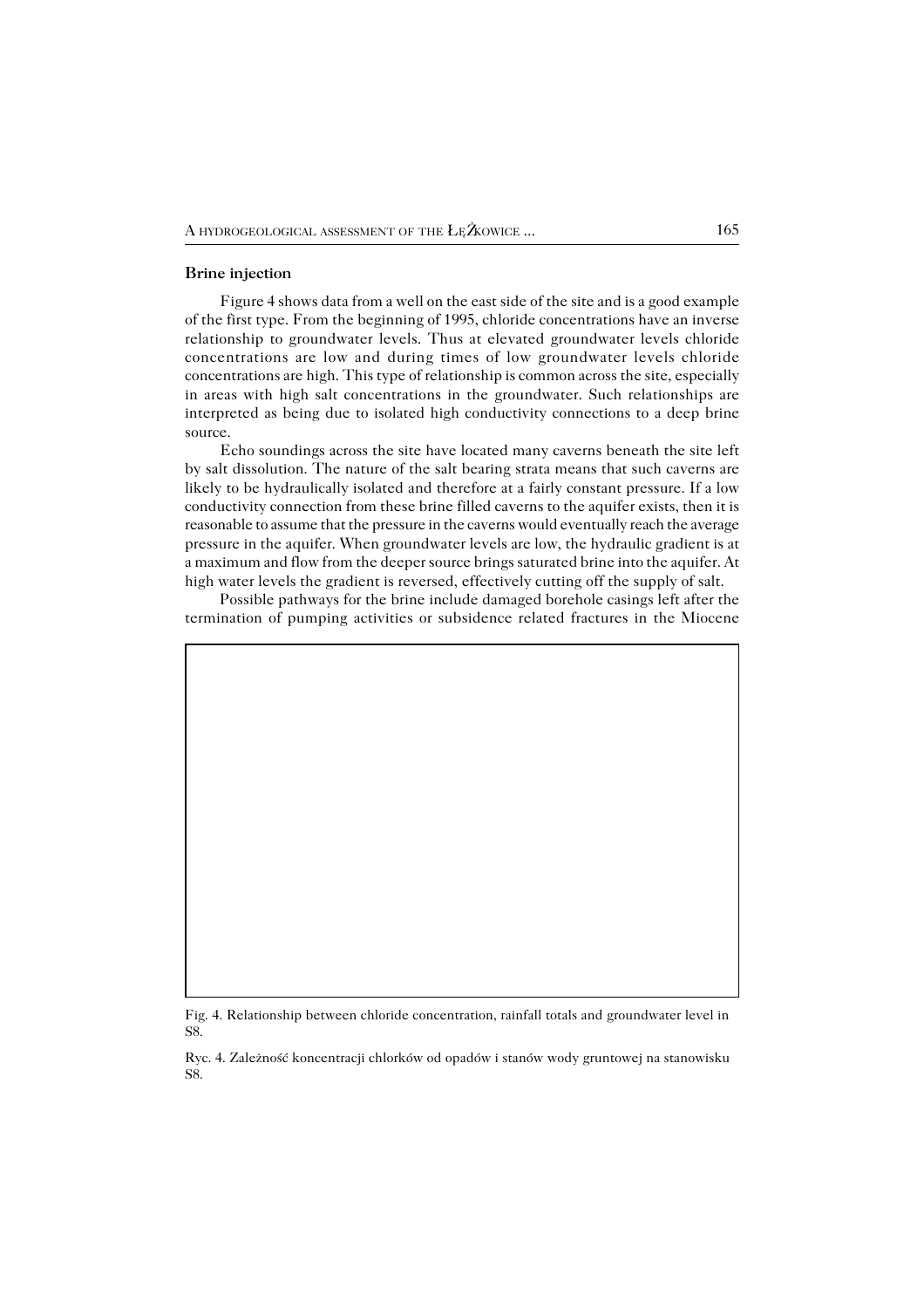sediments. Both of these proposed sources will become more active with the degradation of the site. This theory is supported by the fact that before February 1995 no such relationship is apparent. It is possible that around this time either subsidence occurred opening up a new fracture in the Miocene, or a rusting borehole casing finally collapsed.

#### **Saline recharge**

Figure 5 shows data from a piezometer in the centre of the site and is the most distinct example of the second type of relationship between groundwater level and chloride concentration. Concentrations correlate closely with water levels in the piezometer, often slightly in advance of them. Furthermore these peaks often correlate closely with rainfall events.

This second type is almost certainly due to salt dissolution by recharge, either at the surface or in the unsaturated zone. Alluvial material of low hydraulic conductivity covers the aquifer across much of the site so the response of the groundwater levels to rainfall events is often delayed by at least one month. The first water to reach the groundwater naturally carries the highest salt load as any readily available salt in the soil and unsaturated zone is dissolved. With more rain the salt supply is diminished and concentrations fall, so that by the time the bulk of the recharge occurs (when the

Fig. 5. Relationship between chloride concentration, rainfall totals and groundwater level in P65.

Ryc. 5. Zależność koncentracji chlorków od opadów i stanów wody gruntowej na stanowisku P65.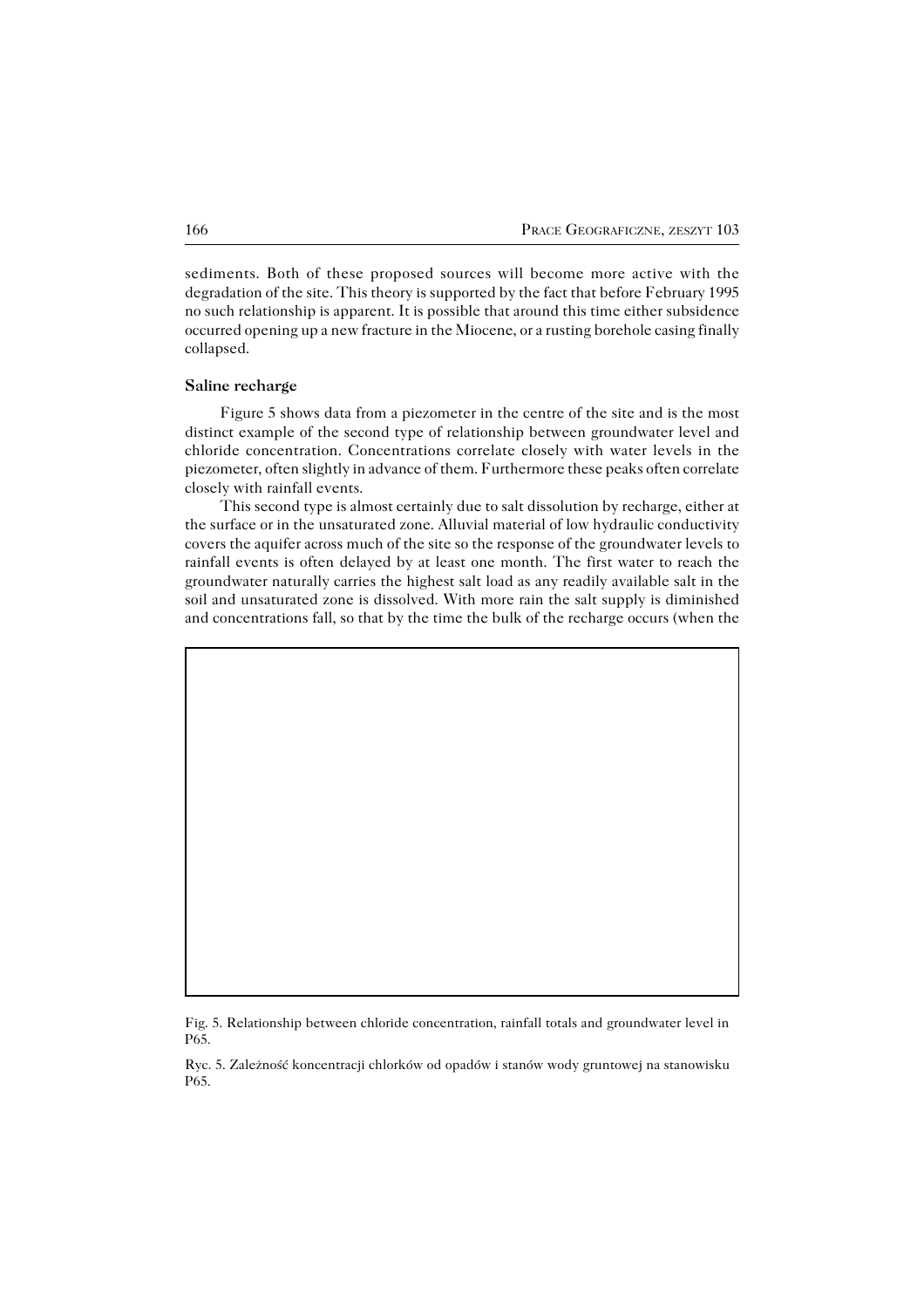water table actually rises) chloride concentrations are low. This may explain the observed phenomena of the chloride concentrations "predicting" water level rises. Surveys carried out in 1984 measured NaCl in surface soil averaging 2% by weight and up to 10% by weight (Garlicki, 1993). A white salt crust is still visible across many areas of the site during periods of dry weather.

If brine injection dominates site wide chloride concentrations and is controlled by subsidence in the upper layers of the Miocene or by borehole corrosion, then significant salt input to the aquifer and therefore to the Raba may continue well into the future. At best it is highly unpredictable. On the other hand if saline recharge dominates, then it is likely that there will be a fall in the salt output to the river and certainly no increase.

#### **3.2.2. Spatial distibution of chloride**

Until December 1995, sampling data only indicated one area of chloride contamination in groundwater. This was towards the west of the site where groundwater chloride concentrations vary between 90,000 and 20,000 mg l−1 NaCl. After December 1995, elevated chloride concentrations (30,000 mg l−1 NaCl) were also seen in the east. This was interpreted as the development of a second area of brine injection from below.

### **4. Conceptual model of site area**

Contour plots of chloride concentrations for piezometers on site show two plumes. One on the west side and another of bigger concentration on the east side. The relationships discussed in section 3 allow the development of a conceptual model of salt and groundwater transport (Fig. 6).

Salt enters the aquifer from three separate sources:

- as brine flowing up into the alluvial aquifer from infilled salt caverns in the underlying Miocene sediments,
- saline recharge due to leaching of surface salt and,
- as leakage from saline surface water from the pond north of the site. Salt leaves the aquifer via discharge to the river Raba. Water enters the aquifer as:
- direct recharge,
- inflow from the adjacent Miocene sediments at the valley sides and,
- leakage from the pond.

Water leaves the aquifer via discharge to the Raba river.

### **5. Modelling**

Groundwater Vistas, MODFLOWwin32 and MT3D were used to model flow of groundwater and chloride in the area around the site. The aims of this modelling were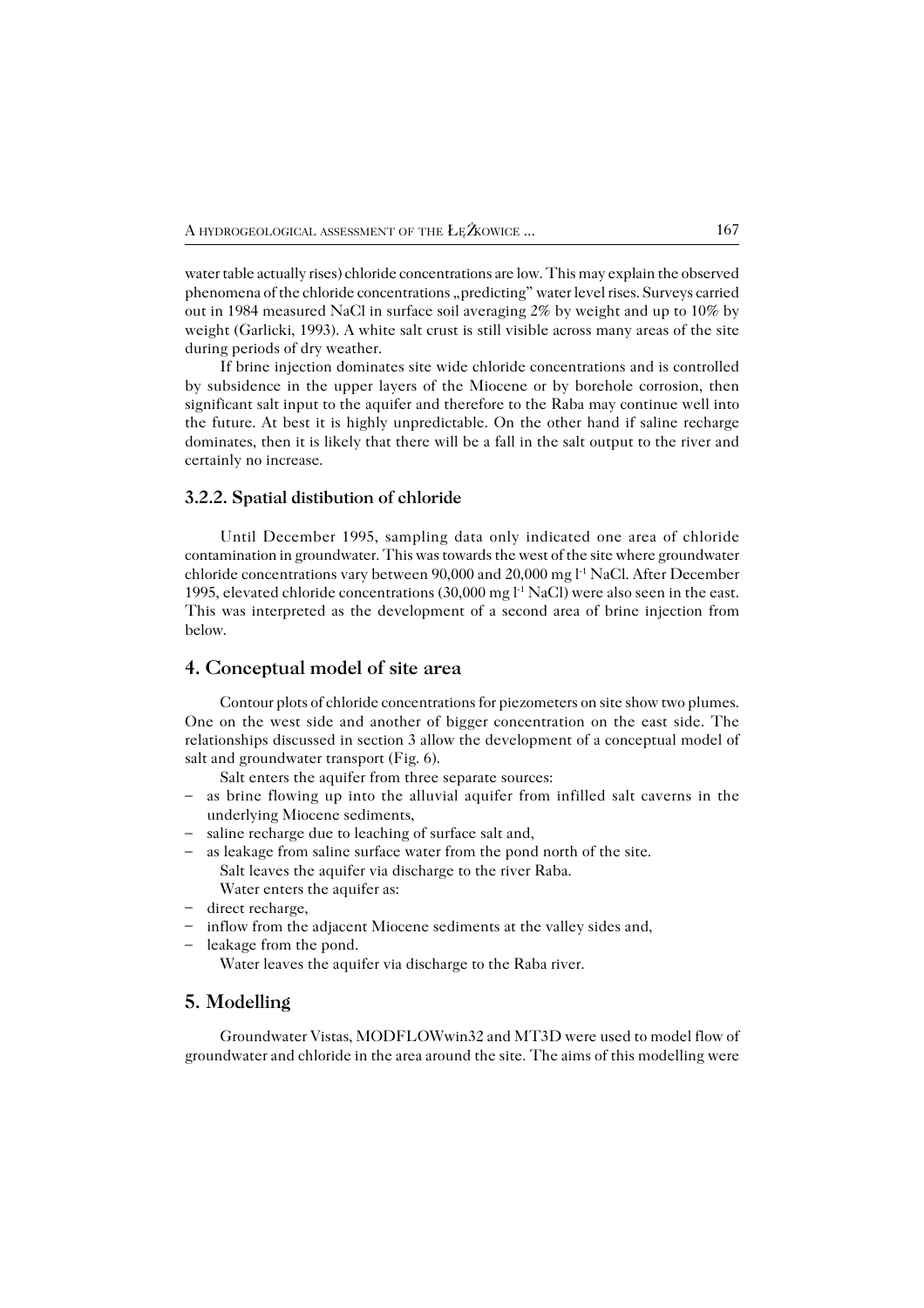Fig. 6. Conceptual model of salt and water sources for the alluvium.

Ryc. 6. Model ideowy dopływu solanki do aluwiów.

to test the concepts developed in sections  $3 \& 4$  against real data, and to convert these theories into a quantitative assessment of chloride discharge.

The site was modelled as a two layer system with the confined, low hydraulic conductivity Miocene forming the lower layer, and the higher hydraulic conductivity partially unconfined sandy alluvium forming the upper layer. The overlying low hydraulic conductivity alluvium was not modelled. Northern and southern boundaries approximate to flow lines and were modelled with no flow. The eastern boundary is the Raba river, modelled as a river with a thin, high hydraulic conductivity bed. The western boundary is the effectively infinite Miocene strata. This was modelled using a general head boundary adjacent to an area of recharge, creating a groundwater mound. During calibration, water levels in this area were kept close to ground level as would be expected for a low hydraulic conductivity layer. There was also a large saline pond in the northern half of the site. This was modelled using general head boundaries with concentrations set at the levels determined by sampling. Other sources of chloride included recharge on the site (where salt was present in the soil), and two single general head boundary points designed to model point sources due to deep brine connections.

Piezometric levels, pond discharge and river level for the calibration of the steady state model were all levels measured on June 26, 1996.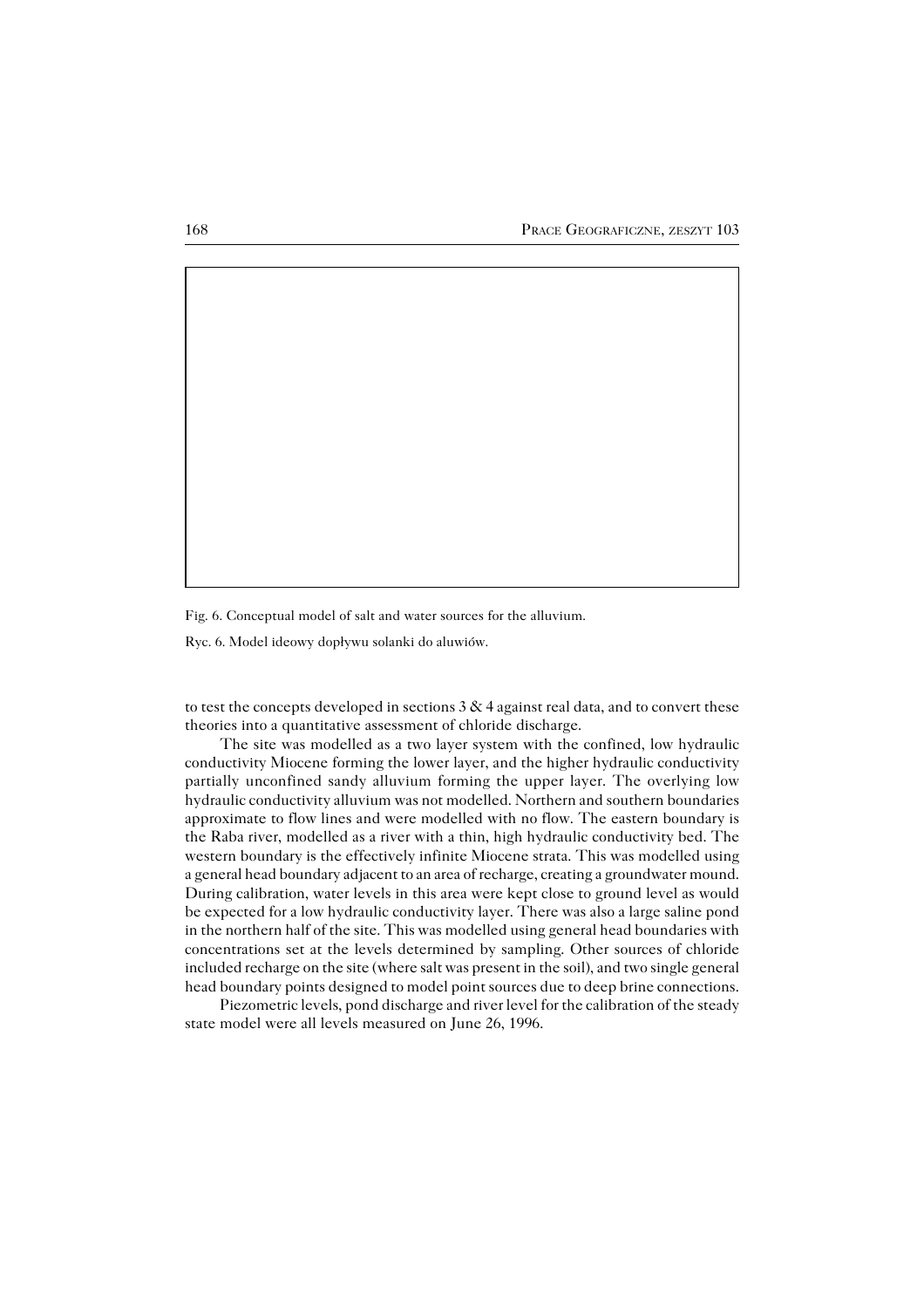## **5.1. Groundwater flow modelling results**

Steady state modelled groundwater levels correlate very closely with groundwater levels measured on site. In most cases the residual is similar to the accuracy of levelling and so further improvements would be of little value (Fig. 7 and Fig. 8).

As flow to the alluvium through the Miocene is a relatively small percentage of the total flow, the model is largely insensitive to variations in hydraulic conductivity and recharge to the lower (Miocene) layer where it is exposed on the valley sides. These can therefore be altered together over a wide range of values whilst still maintaining calibration. The model was rather more sensitive to changes in the amount of water supplied by the pond in the northern half of the site. With no past data on the flow of water in and out of this pond, long term transient modelling of the aquifer was impossible. Little was known about the actual recharge to the site, however this again could be altered together with recharge and hydraulic conductivity of the Miocene, to allow calibration over a range of values.

### **5.2. Contaminant modelling results**

Transient chloride transport was modelled on the steady state groundwater model. Four chloride sources were used, two point sources representing deep brine connections, surface salt dissolution (modelled as saline recharge) and the saline

Fig. 7. Calibration for flow model.

Ryc. 7. Kalibracja modelu dopływu.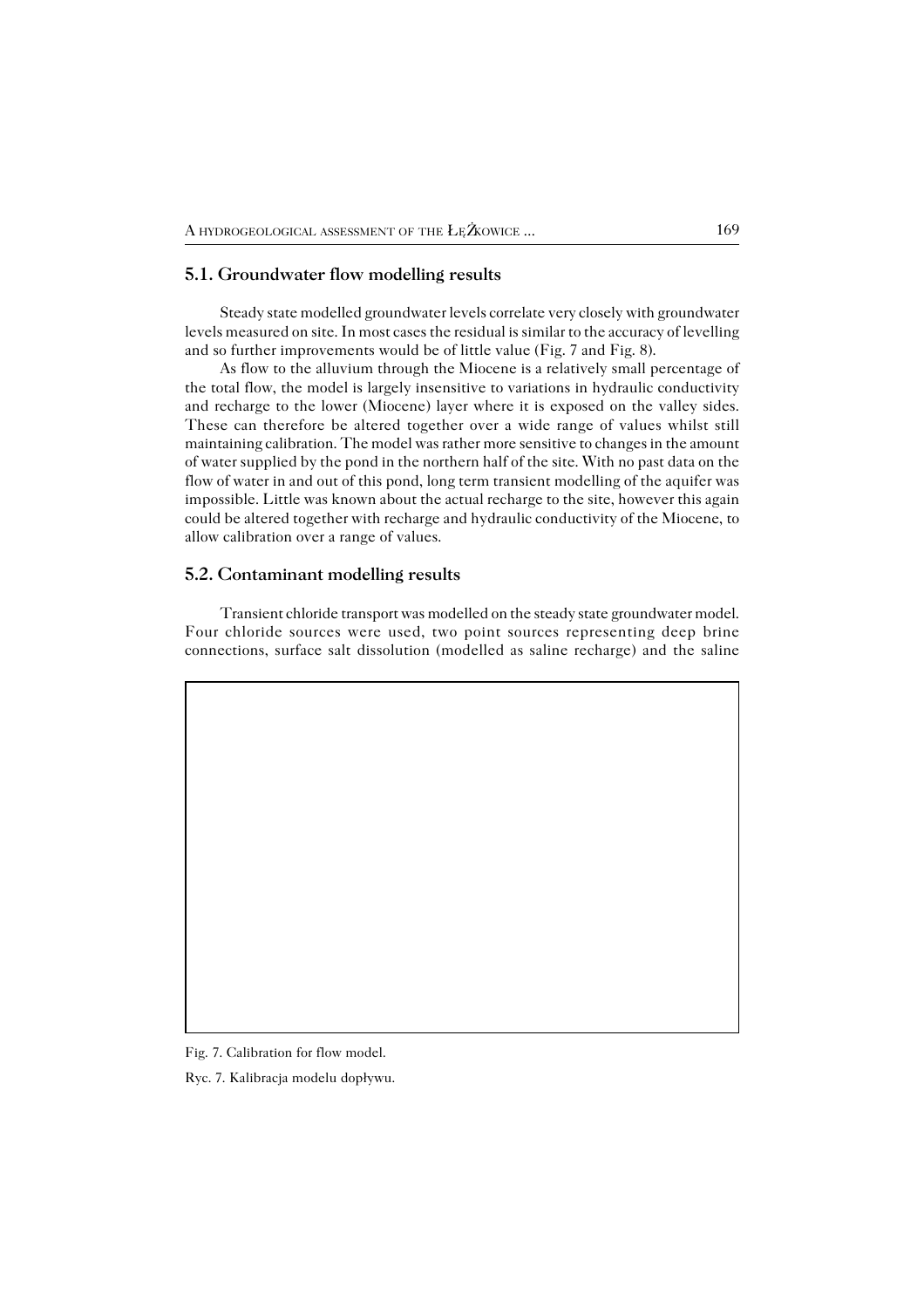Fig. 8. Modelled water levels in the alluvium on site. Figures indicate the difference between modelled groundwater levels and measured groundwater levels (in m).

Ryc. 8. Model zwierciadła wód podziemnych. Liczby oznaczają różnice między wartościami uzyskanymi z modelu a wartościami rzeczywistymi (w m).

northern pond. The model was run for a period of 10 years with active input from all sources except the second deep brine connection. This was done to simulate steady state conditions, after 28 years of activity at the site. Then the second (western) deep brine source was activated to fit with the present situation. (see section 3.2.2).

Modelled chloride flux to the river was 2.9 tonnes per day. Travel time for the contaminant to reach the river from the centre of the site is around 5 years. The closest match between modelled and observed chloride concentrations was achieved after the simulation had run for 3 years.

Modelled chloride concentrations correlate well with observed data despite the fact that the plume has a relatively complex shape and concentrations vary over a wide range (Fig. 9 and Fig. 10). Poorer correlations occur in certain sample sites in the west of the site where observed concentrations were higher than modelled. This area is upgradient of chloride sources presently identified, so another separate source must be interpreted. One possible explanation of the high measured chloride concentrations may be the proximity of this area to the main brine pipeline to Kraków. Leakage from this pipe has been reported.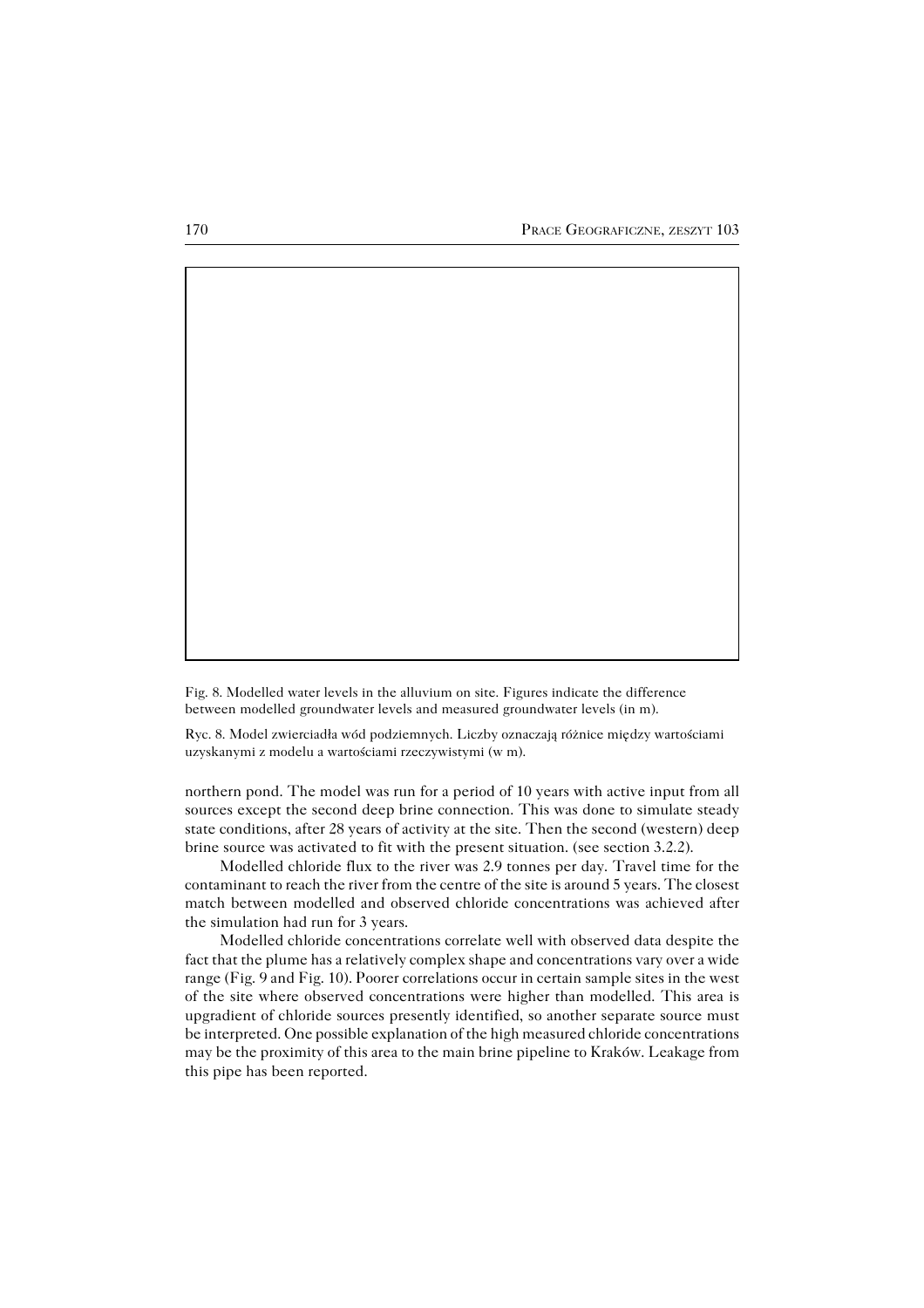Fig. 9. Calibration for chloride concentration model.

Ryc. 9. Kalibracja modelu koncentracji chlorków.

#### **5.3. Modelled river − groundwater interaction**

The model was used to test the theory proposed in section 3 that discharge of saline groundwater is confined to periods of low river flow. Initial heads were taken from the steady state model described earlier. Initial concentrations were set at those modelled for the current situation on site. The flow model was then modified to make the river transient with river levels interpreted from records of flow rate and stage at Proszówki. The period chosen was between 3/4/94 and 12/5/94, because this represented a period when the river level was elevated for a relatively long time followed by baseflow recession to a relatively low flow. The results of this modelling are shown in Figure 11.

The model results show that the flux of salt to the river is very sensitive to fluctuations in river level. Around day 30, an increase in river level of only 10 cm caused the chloride flux to halve. Larger changes in level towards the beginning of the modelled period halted discharge completely.

At peak flood, the hydraulic gradient between river and aquifer is clearly reversed. Groundwater flowing from the centre of the site that would normally be discharged to the river, is instead held in storage in the aquifer. As the river level subsequently falls, the hydraulic gradient into the river is restored and the stored water (with chloride) is released. Thus after periods of flood, discharge can increase to up to three times the steady state flux of 2.9 tonnes per day.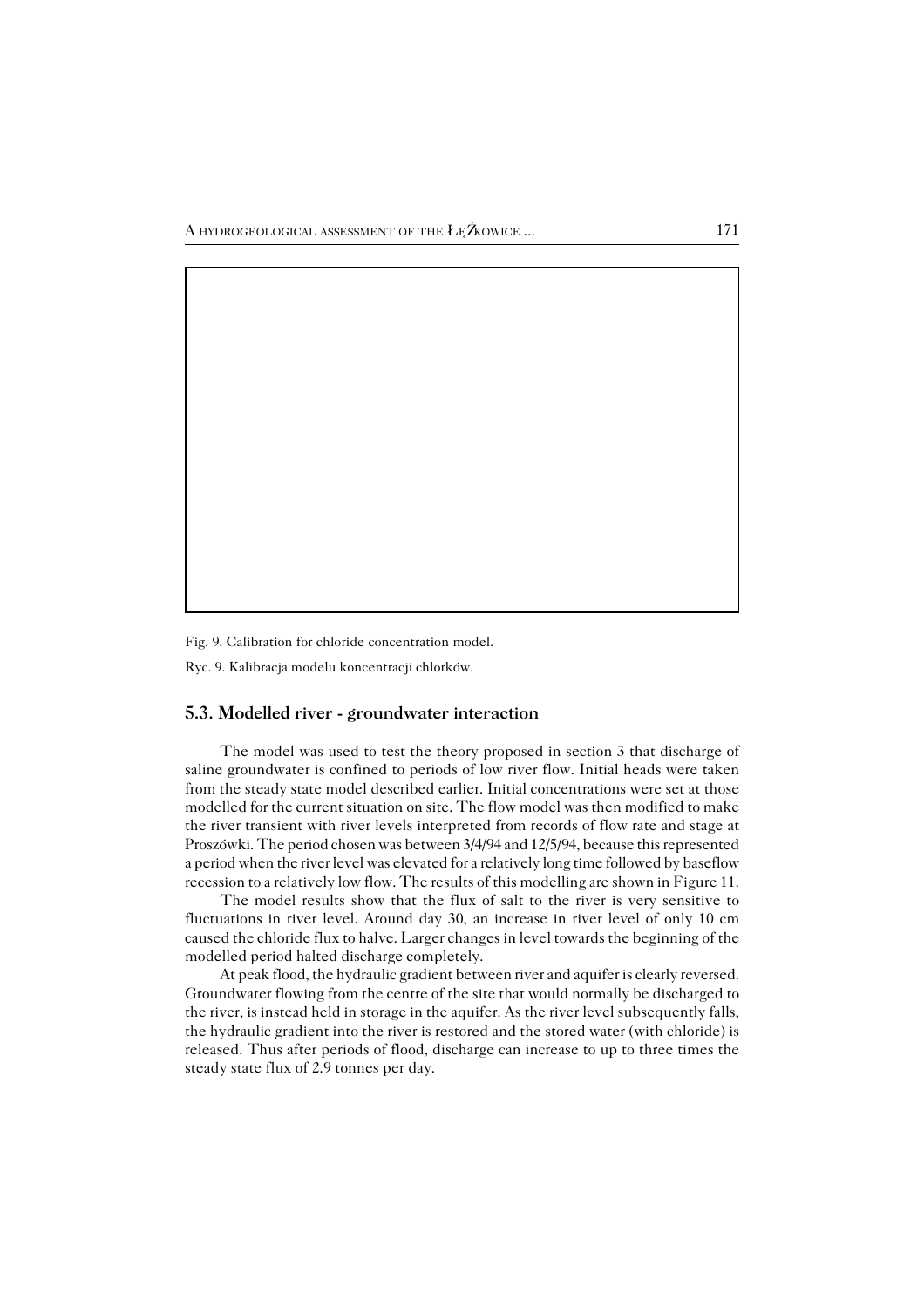Fig. 10. Modelled chloride concentrations for June 1996.

Ryc. 10. Model koncentracji chlorków w czerwcu 1996 r.

Concentrations were calculated using the observed flow rate and the modelled chloride flux (assuming originally clean river water). Obviously they follow a similar relationship to flux but increase dramatically at low river flows. Despite this the highest concentration calculated in the modelled period was only 6.5 mg l<sup>-1</sup> Cl−. Although the absolute values of modelled chloride concentration in river water are significantly less than those measured at Proszówki, trends in the modelled values correlate well (Fig.12).

The dashed line in figure 12 is a plot of modified chloride concentrations, made to fit the observed concentrations as closely as possible. After a background chloride concentration was added (13 mg l−1, typical of the values measured at Dobczyce, 24 km upstream), the modelled flux was still found to be 2.5 ( lower than the observed figure.

It must be remembered that of the time elements in this model recharge (m d−1), conductance of the pond bed ( $m^2 d^{-1}$ ), discharge ( $m^3 d^{-1}$ ) and hydraulic conductivity (md−1), only hydraulic conductivity has been measured. The model is thus scaled with respect to time, by a single figure whose source is not reliably known (this figure was provided as an average of several measured values). Chloride concentrations in the river (related to chloride flux and therefore groundwater discharge) give another time dependent parameter that can be used for calibration in a transient model. The use of this data as a calibration tool relies on site discharge being a major control on river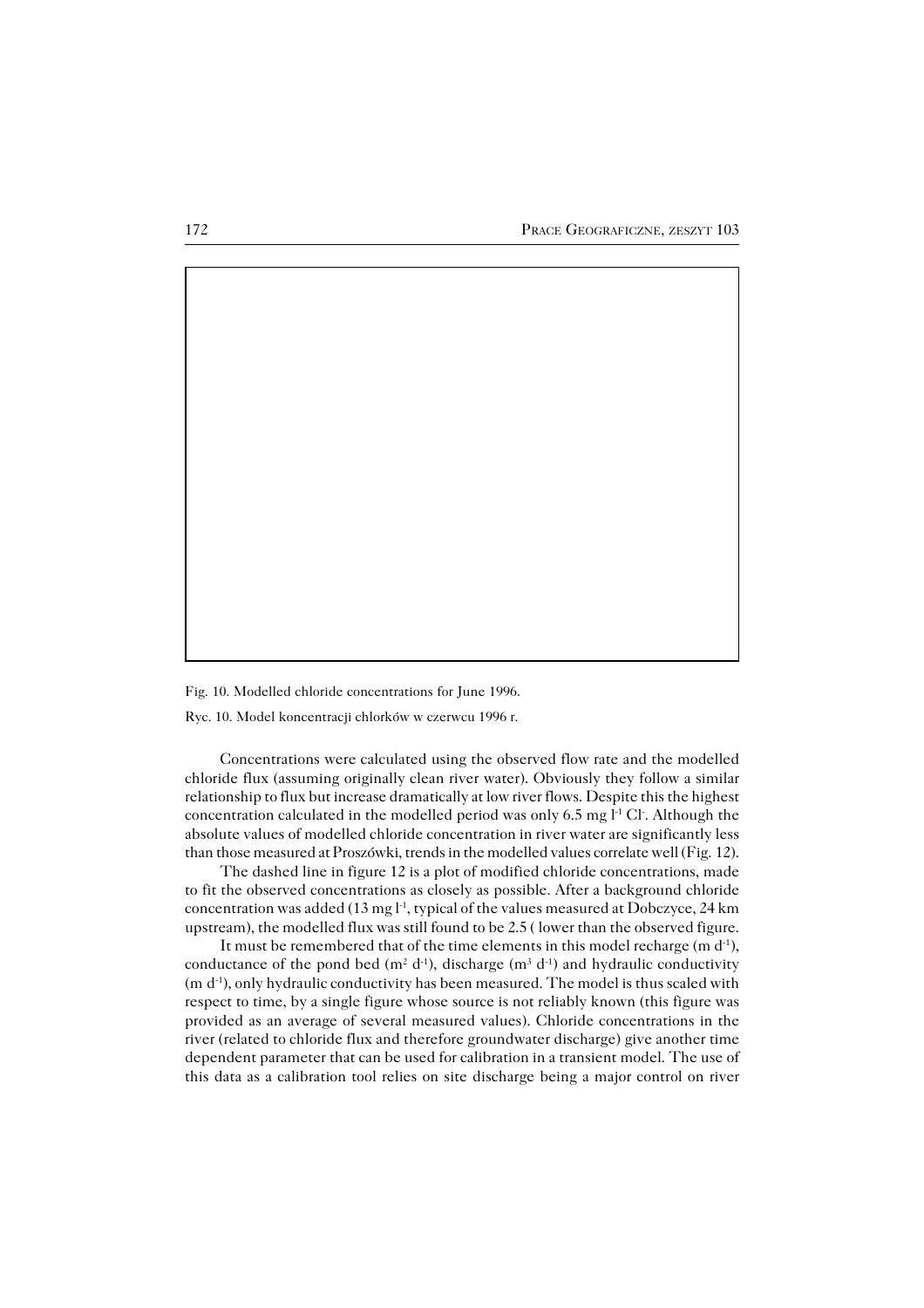Fig. 11. Modelled discharge to river during high flow.

Ryc. 11. Model dopływu chlorków w czasie wysokich przepływów rzecznych.

Fig. 12. Comparison between modelled chloride concentrations and measured chloride concentrations in Raba at Proszówki.

Ryc. 12. Porównanie między modelowanymi a rzeczywistymi koncentracjami chlorków w Rabie w profilu Proszówki.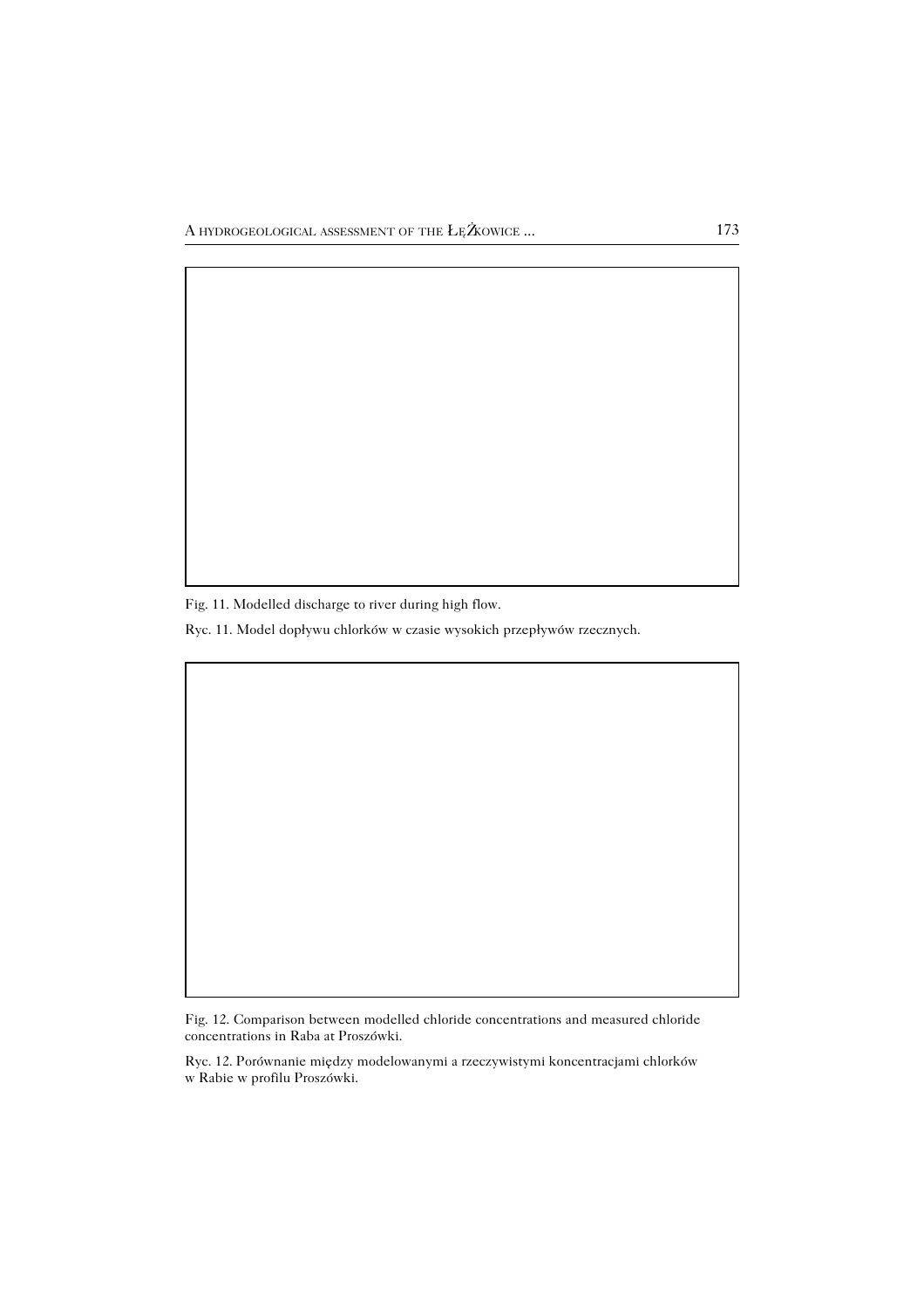water chloride concentrations (above background). Close correlations between modelled and measured concentrations suggest that this is the case. It is therefore possible that a scale increase in time is required in the model.

This "corrected" concentration fits well with concentrations observed at Proszówki. During the initial flood, measured concentrations are higher than modelled. This seems reasonable as the increased suspended load of the river, derived from erosion, may constitute an extra source of chloride. Occasional one off peaks also occur in the observed data that are not present in the model (Fig. 12, day 7 and day 24), possibly due to isolated discharges to the river from other sources. Finally during the last 10 days concentrations are consistently modelled 10 mg l−1 below the observed values. Reasons for this are unclear as this is the time when groundwater discharge is expected to be the main source of salt. River bottom elevations, river bed thickness and hydraulic conductivity, aquifer thickness beneath the river and aquifer storage may all be important, but in the absence of any data all these parameters were estimated. It is likely that correlations could be improved with the adjustment of one or more of the estimated parameters.

Although chloride discharge from the site does seem to control peak chloride concentrations in the Raba, it should be noted that flow from the site still represents less than 15% of the Raba's total chloride load. This agrees well with the estimations of a maximum of 20% made in section 3.

### **5.4. Prediction**

The steady state groundwater model was run with transient transport until chloride concentrations across the site were in a steady state. This time was around 4 years after the modelled concentrations matched observed concentrations and 7 years after the activation of the eastern salt source.

Modelled chloride discharge to the Raba river for the year 2000 (when steady state was reached) was 5.9 tonnes per day (without adjustment), double the modelled discharge for the present day. Modelling also indicated that the positioning of current piezometers monitored on site means that this increase is unlikely to be detected.

Future discharges are likely to be strongly influenced by the development of new deep connections to brine sources beneath the site. It is expected that these will occur with continued subsidence and the deterioration of the site, however their location and size can not be predicted so they have obviously been left out of the model. Because of this the predicted discharge stated above is an optimistic estimate.

#### **5.5. Analysis of modelling results**

Short term transient modelling of chloride discharge from groundwater related to river level was able to simulate the observed trends in river chloride concentration. In view of the accuracy of this correlation, it would seem that most of the salt in the river in excess of background, does come from the Łężkowice site. If this is the case,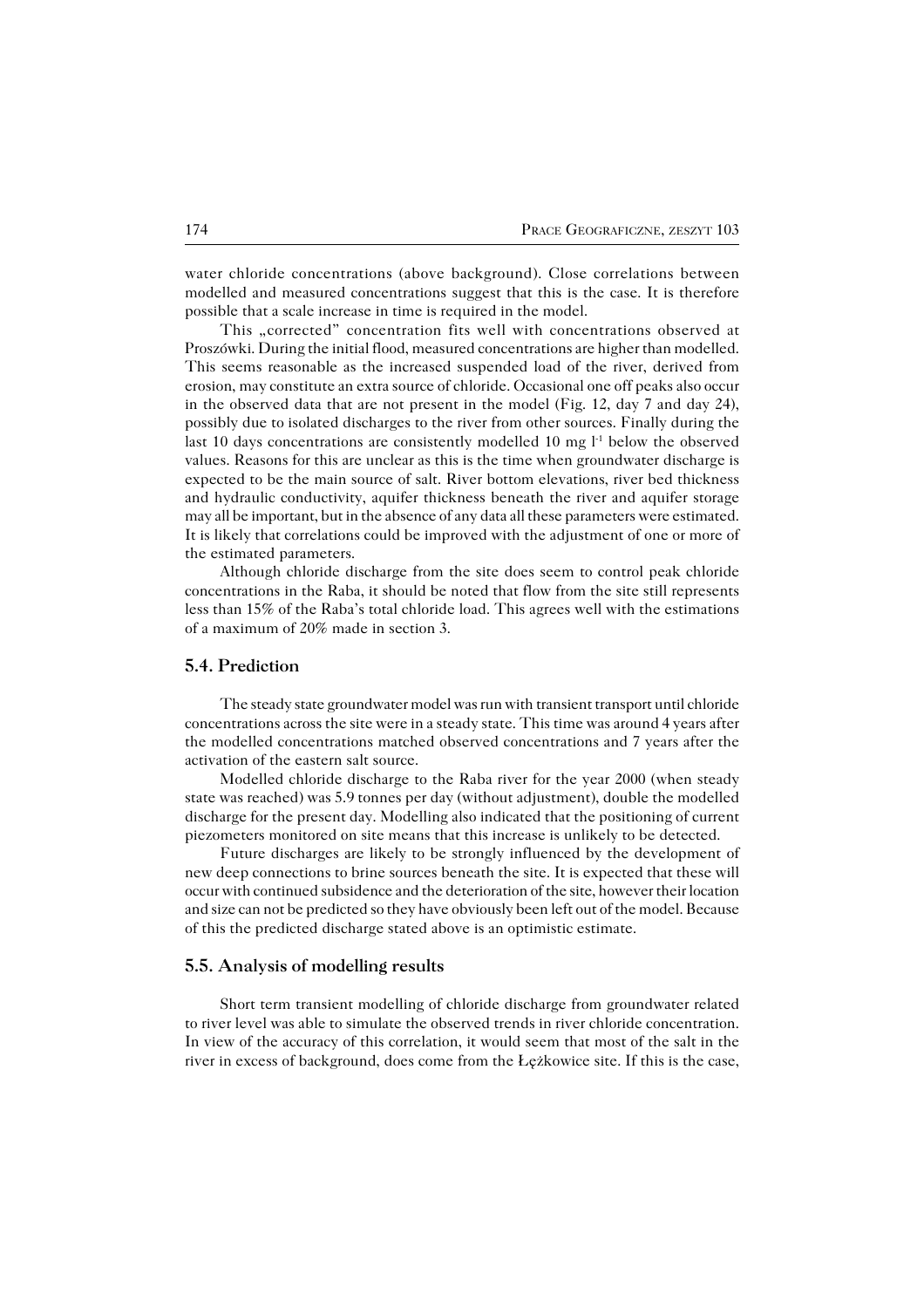then the model underestimates groundwater flow and therefore chloride flux by a factor of 2.5. This interpretation is supported by the analysis of daily chloride flux measurements in the Raba. These figures suggest that 9.1 tonnes of the 41.6 tonnes of chloride carried by the Raba each day are attributable to groundwater discharge, most of which is probably from Łężkowice.

Groundwater flow on the site itself is controlled by hydraulic gradient, saturated thickness and hydraulic conductivity. As the first two are mostly dependent on groundwater levels and these are well calibrated on site, they are unlikely to be in error. The third term, hydraulic conductivity, was taken directly from averages of pumping test analysis performed by the mine. No information on the method of testing, the test results or the form of analysis is available and it would seem that this data is not necessarily reliable. One source of error may be the assumption of confined aquifer conditions, leading to an underestimate of hydraulic conductivity.

By introducing a factor of 2.5 into the time elements of the model, (increasing hydraulic conductivity, conductivity and flow rates) it should be easy to recalibrate the model to fit the observed chloride flux in the river. This would also result in the shortening of travel times on the site by the same factor.

The average discharge of chloride to the river Raba was estimated by the model at 2.9 tonnes per day. Travel times from the centre of the site to the river Raba were estimated as 5 years. If the hydraulic conductivity of the site is 2.5 times greater then these figures would change to 7.25 tonnes of chloride per day and 2 years respectively. Predicted flux in the year 2000 would be around 14.7 tonnes of chloride per day.

It should be remembered that the accuracy of the model depends on the data input. In order to estimate the flux of salt to the Raba more accurately, accurate values of hydraulic conductivity and its variation in both the alluvium and the Miocene would be required. In addition, better estimates of recharge to both layers would allow determination of the proportions of flow from each source of water. A fully transient model would be far more sensitive to the various parameters and may even yield a unique solution. To develop such a model more historical information about flow to and from the northern pond would be required.

In this study, the model has achieved its purpose. An estimation of chloride discharge from the site has been made, and the site has been identified as the major control on low flow salt concentrations in the Raba. If salt concentrations were to reach problematic levels then further investigation of the site would be required.

### **6. Conclusions**

Three main salt sources are present on site.

The first is a large pond to the north of the main road which is in hydraulic continuity with the alluvial aquifer. This pond receives saline water from a stream draining a pumping station on the main brine pipeline to Kraków just west of the site.

The second is salt present in the soil and unsaturated zone which is washed down to the alluvium by rainwater during recharge events. This source is probably present across most of the central area of the site.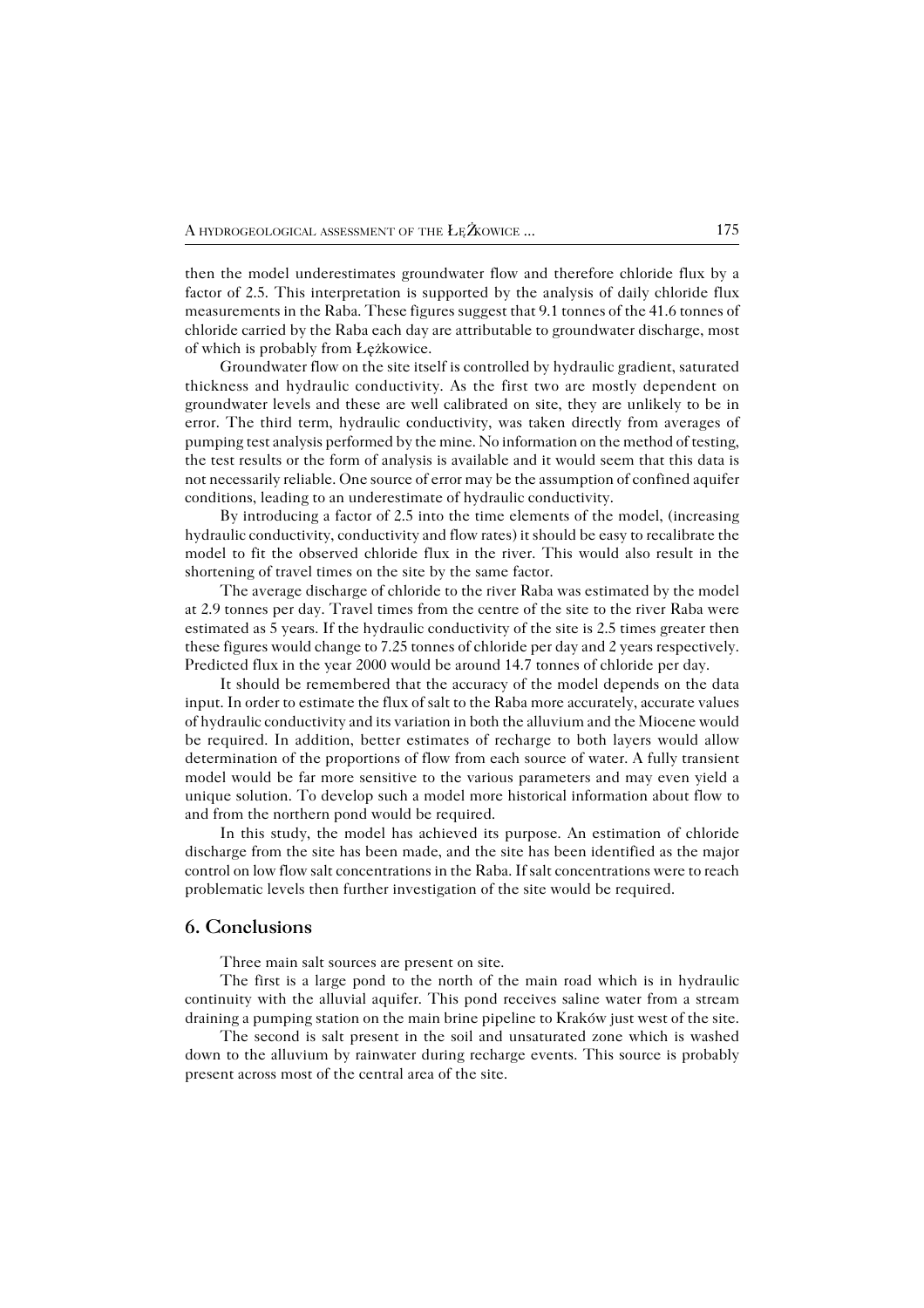The third source forms two well defined plumes on the site believed to be emanating from two point sources, flowing in a northeast direction, towards the Raba river (see Fig. 10). Concentration distributions and modelling point to the presence of two point sources, one in the west around grid reference 581025 394275 and another around grid reference 581625 394175. Past observations suggest that the eastern plume has only recently become active and is of a far higher concentration. If the sources of these plumes are broken borehole casings and subsidence−induced fractures then they are directly related to the degradation of the site. With time, the site will degrade further and more sources may develop. Model prediction based on the development of the eastern source suggests that discharge will double in the next few years, but this estimate is considered conservative as it takes no account of additional, as yet undiscovered brine connections.

The average discharge to the river Raba is estimated at around 8 tonnes of chloride per day. During the period modelled, this discharge from the Łężkowice site only accounts for 15% of the total salt load of the Raba river, however the timing of the discharge is highly dependent upon the river level. Modelling of river − groundwater interactions indicate that saline water flowing from the site may be stored in the aquifer until the river is most vulnerable, i.e. at low river flows. Peak discharges can be as high as 3 times the average. This relationship means that discharge from Łężkowice may still control peak chloride concentrations in the river.

Previous calculations significantly underestimate salt discharged to the Raba via groundwater, but the flow of salt from the Łężkowice site does not present a serious threat to public abstraction from the river at the present time. However the nature of the sources of salt on site are such that the problem is likely to become worse rather than better in the foreseeable future.

## **7. Recommendations**

Travel times for contaminated groundwater from the centre of the site to the Raba river are approximately 2 years, so advanced warning of problems should be possible by monitoring groundwater conductivity.

A geophysical conductivity survey on and around the site, could identify developing salt plumes which are not presently intersected by piezometers. Results of this survey would give some indication of the number and locations of new sources and hence give advanced warning of future problems. With highly saline water occurring within a sandy aquifer at a depth of between 5 and 12 m, the site is ideal for such a survey. The only possible hindrance to a conductivity survey may be the presence of iron pipework on site.

### **Acknowledgements**

I would like to thank: TEMPUS, ESF, Wojciech Chełmicki (Jagiellonian University, Kraków), Jane Dottridge (UCL), Saltmine Bochnia and in particular Ryszard Gorczyca, all the staff at the Łazy Field Centre, Stanisław Leszczyński (Jagiellonian